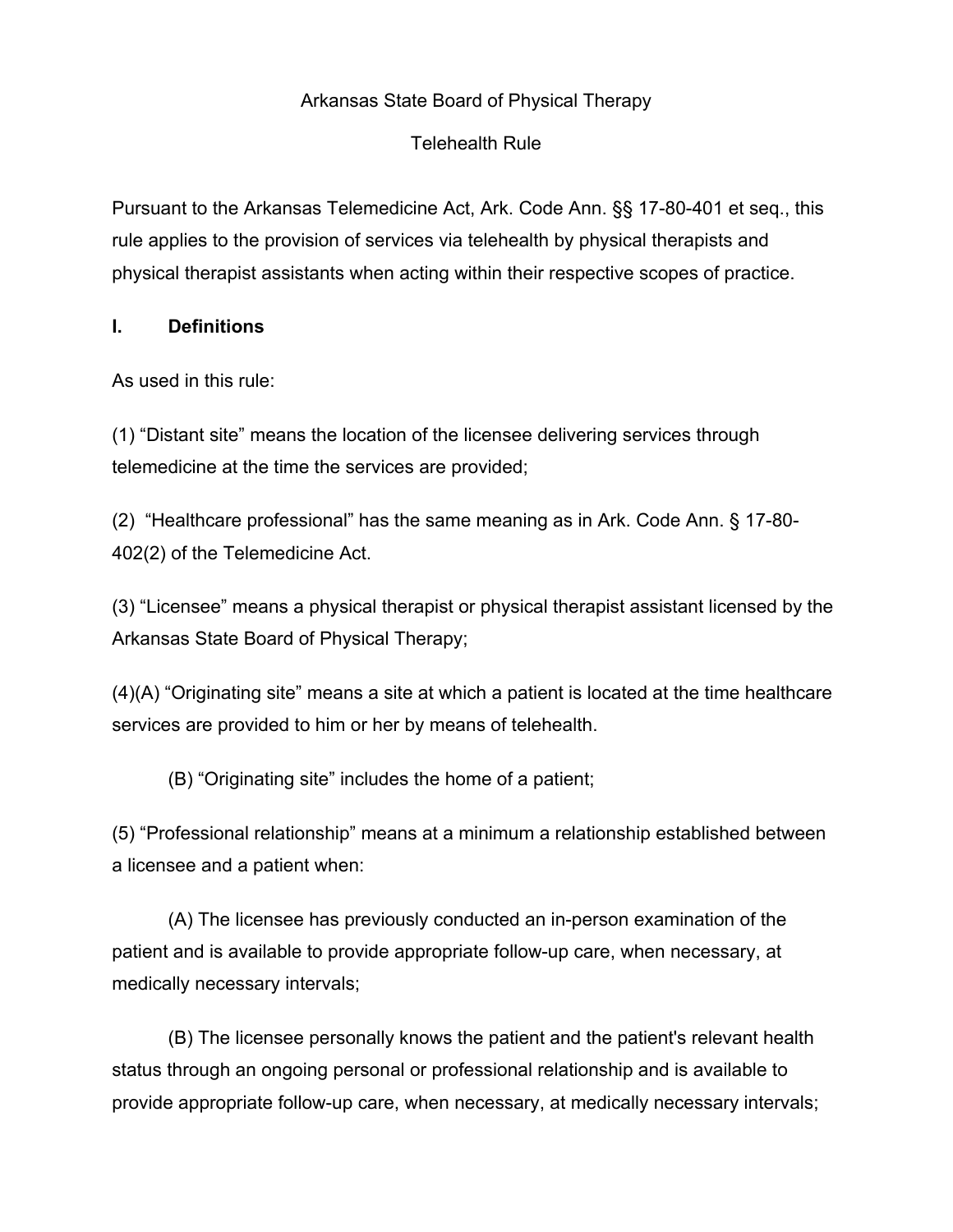(C) The treatment is provided by a licensee in consultation with, or upon referral by, another healthcare professional who has an ongoing professional relationship with the patient and who has agreed to supervise the patient's treatment, including follow-up care;

(D) An on-call or cross-coverage arrangement exists with the patient's regular treating healthcare professional or another healthcare professional who has established a professional relationship with the patient;

(E) A relationship exists in other circumstances as defined by rule of the Arkansas State Medical Board for healthcare professionals under its jurisdiction and their patients; or

(F)(i) The licensee has access to a patient's personal health record maintained by a licensee and uses any technology deemed appropriate by the licensee, including the telephone, with a patient located in Arkansas to diagnose and treat the patient.

(ii) For purposes of this rule, a health record may be created with the use of telehealth and consists of relevant clinical information required to treat a patient, and is reviewed by the licensee who meets the same standard of care for a telehealth visit as an in-person visit;

(6) "Remote patient monitoring" means the use of synchronous or asynchronous electronic information and communication technology to collect personal health information and medical data from a patient at an originating site that is transmitted to a licensee at a distant site for use in the treatment and management of medical conditions that require frequent monitoring;

(7) "Store-and-forward technology" means the asynchronous transmission of a patient's medical information from a healthcare professional at an originating site to a healthcare professional at a distant site; and

(8)(A) "Telehealth" means the use of electronic information and communication technology to deliver healthcare services, including without limitation the assessment,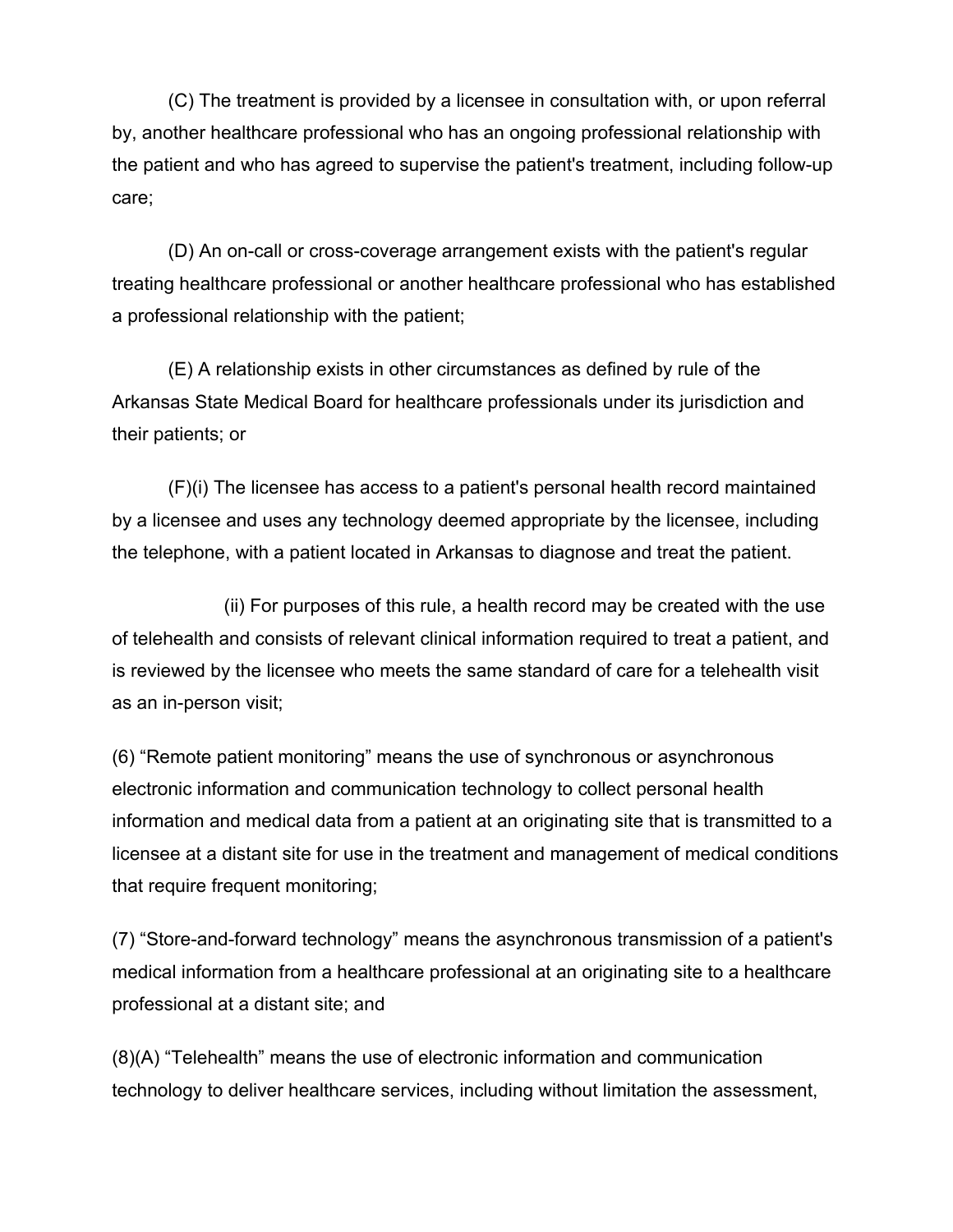diagnosis, consultation, treatment, education, care management, and self-management of a patient.

(B) "Telehealth" includes store-and-forward technology and remote patient monitoring.

## **II. Establishment of professional relationship**

(a)(1) A licensee at a distant site shall not utilize telehealth with respect to a patient located in Arkansas unless a professional relationship exists between the licensee and the patient or the licensee otherwise meets the requirements of a professional relationship as defined in Section I.(5) of this rule.

(2) The existence of a professional relationship is not required in the following circumstances:

(A) Emergency situations where the life or health of the patient is in danger or imminent danger; or

(B) Simply providing information of a generic nature, not meant to be specific to an individual patient.

(b) If the establishment of the professional relationship is permitted via telemedicine under Section I.(5)(E) of this rule, telehealth may be used to establish the professional relationship only for situations in which the standard of care does not require an inperson encounter.

(c) "Professional relationship" does not include a relationship between a licensee and a patient established only by the following:

(1) An internet questionnaire;

- (2) An email message;
- (3) Patient-generated medical history;